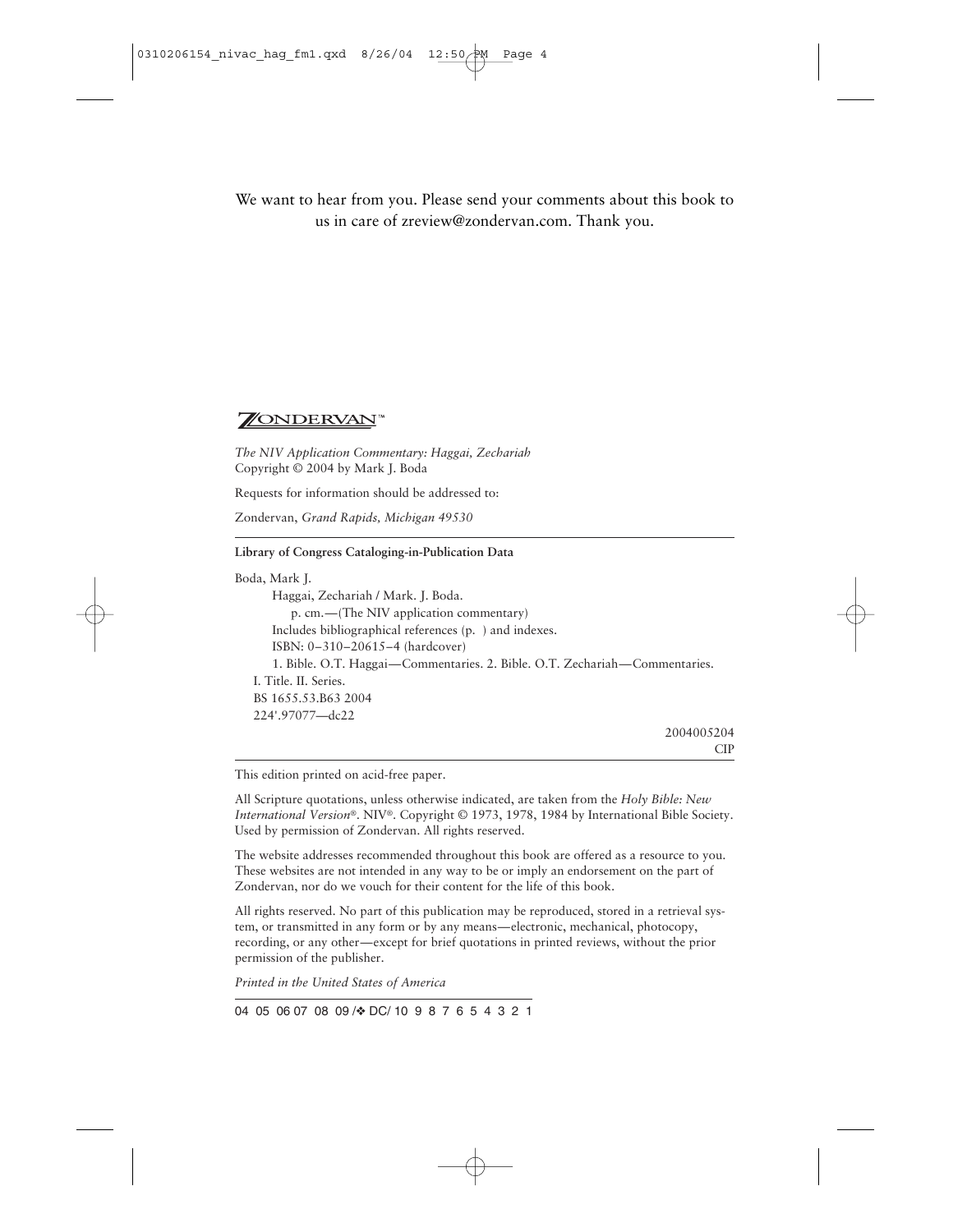## **Contents**

*9* Series Introduction

*13* General Editor's Preface

> *15* Author's Preface

### *17*

**Abbreviations** 

#### *21*

Introduction to Haggai and Zechariah

*69* Outline of Haggai and Zechariah

#### *73*

Bibliography on Haggai and Zechariah

*85*

Text and Commentary on Haggai

#### *173*

Text and Commentary on Zechariah

#### *541*

#### Scripture Index

#### *566* Subject Index

*572* Author Index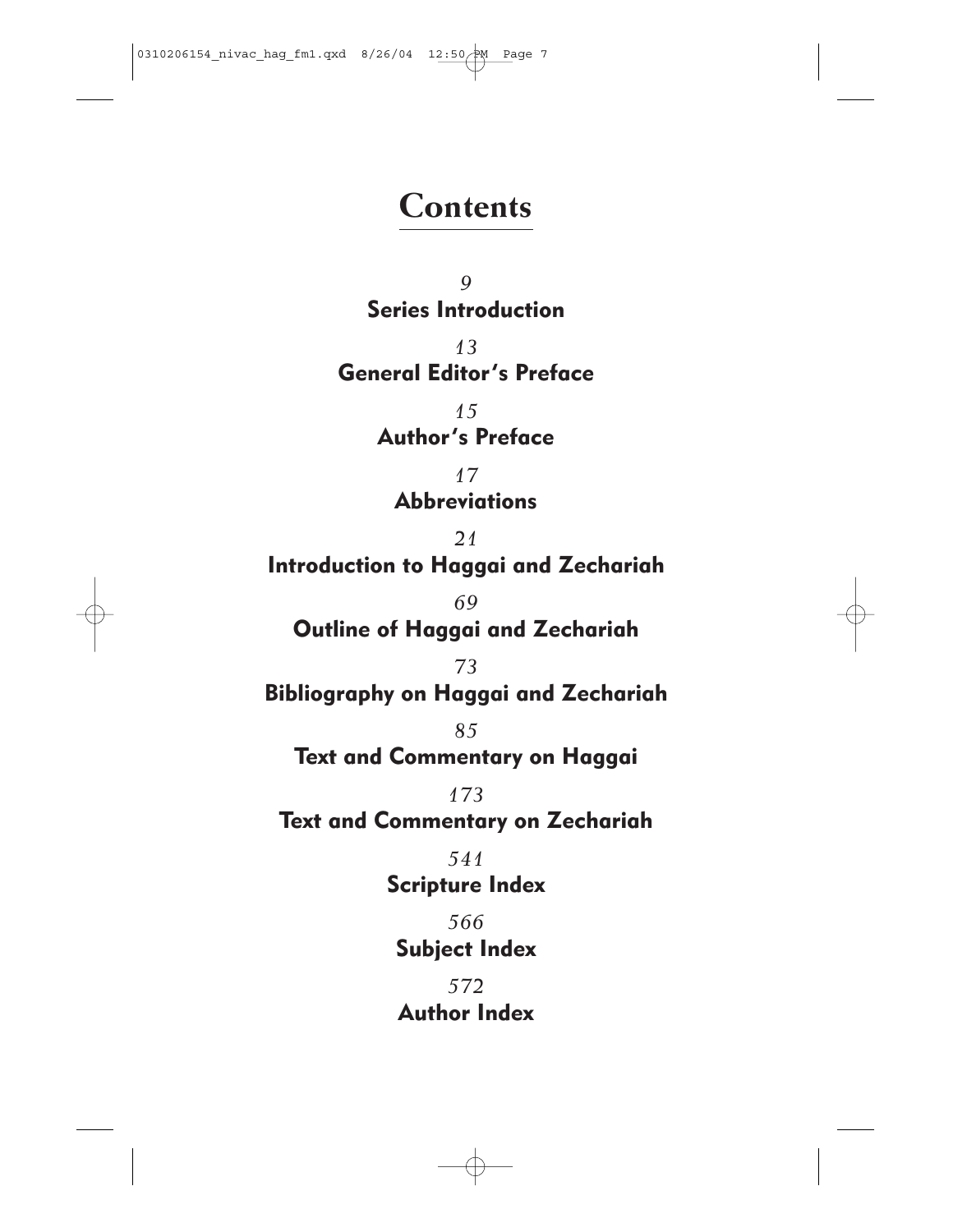# **Introduction to Haggai and Zechariah**

IN HIS 1956 BOOK *Everyday Life in Old Testament Times,* E. W. Heaton provides an artistic illustration of the exiles of Judah marching under armed Babylonian guard through the famous Ishtar gate of Babylon.<sup>1</sup> Underneath the picture is the caption: "The Closing Scene of Old Testament Times: The Babylon of Nebuchadnezzar.<sup>"2</sup> This title captures the sentiments of many readers of the Old Testament, that after the destruction of Jerusalem the story of redemption fades into the haze of exile only to reappear with the birth of Christ in the New Testament. There is no question that most of the events of Israel that are fixed in the cultural consciousness of the church happened prior to the fall of Jerusalem in 587 B.C.,<sup>3</sup> such as the call of Abraham, the rise of Joseph, the exploits of Samson, the victories of David, or the proclamations of Elijah.

The period in which Haggai and Zechariah lived and ministered, therefore, does not receive much attention in Christian circles. A preference for the earlier stories of Israel is apparent for several reasons. (1) With the fall of Jerusalem in 587 B.C. the Israelites did not regain independence from foreign powers until the Maccabean revolt. Even the province in which part of the Jewish remnant lived was a mere fraction of its size under David and Solomon. This does not make for great storytelling, although Daniel and Esther enjoy some popularity.

(2) The New Testament accounts of Jesus and Paul portray the leadership of the Jews (the Sadducees, Pharisees, and teachers of the law) in a negative light. These various groups arose in the period between the Babylonian destruction of Jerusalem and the birth of Christ, and thus the literature from this period is read through the lens of the New Testament critique of these groups. Books like Ezra and Nehemiah are disparaged for their close attention to the law.

<sup>1.</sup> I am thankful to P. R. Ackroyd for drawing my attention to this book; P. R. Ackroyd, *Exile and Restoration: A Study of Hebrew Thought of the Sixth Century B.C.* (OTL; Philadelphia: Westminster, 1968), 1.

<sup>2.</sup> E. W. Heaton, *Everyday Life in Old Testament Times* (New York: Scribner, 1956), 26.

<sup>3.</sup> For debate over whether Jerusalem fell in 587 or 586 B.C. see G. Galil, *The Chronology of the Kingsof Israel and Judah* (SHANE 9; Leiden: Brill, 1996); G. Galil, "The Babylonian Calendar and the Chronology of the last Kings of Judah," *Bib* 72 (1991): 367–78; A. R. Green, "The Chronology of the Last Days of Judah: Two Apparent Discrepancies," *JBL* 101 (1982): 52–73.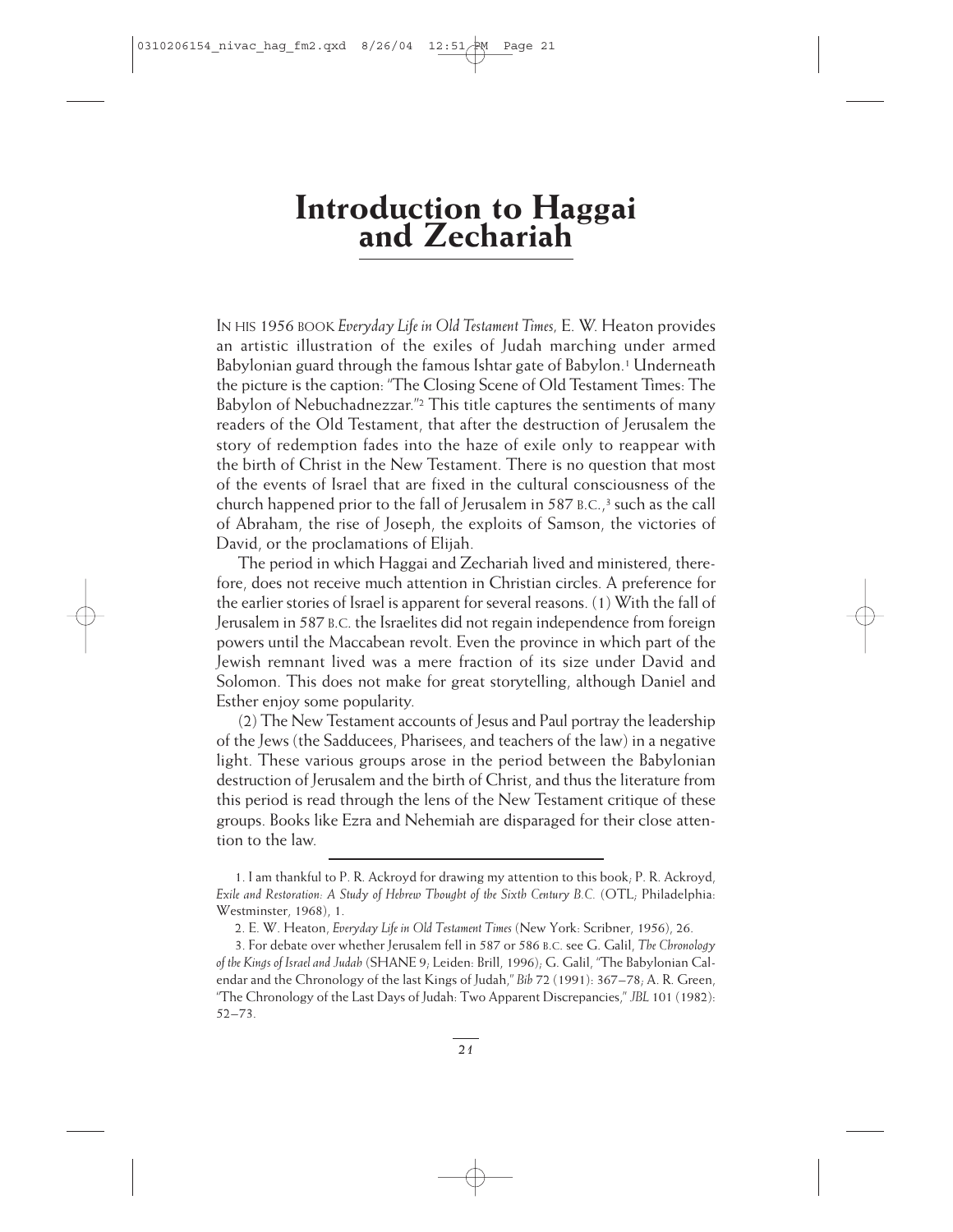#### *Introduction*

(3) The rebuilding of the temple and the city of Jerusalem is seen as odd in light of Christ's coming. Why rebuild the temple only to have it rejected by Christ in his ministry?

These factors introduce us to some of the major hurdles for preaching and teaching on Haggai and Zechariah. In order to appropriate the rich theology of these books for contemporary audiences, we need to overcome these challenges. The purpose of this introduction is to provide historicalliterary, biblical-theological, and contemporary orientation for the interpreter of Haggai and Zechariah. We will begin with a basic orientation to the history and literature of these books, ending with a summary of the basic theological message to their ancient audience (Original Meaning). Then we will offer a biblical-theological orientation so that Christian readers can appropriate the truth of Haggai and Zechariah for their lives today (Bridging Contexts). Finally, we will survey key implications of the theology of Haggai and Zechariah for church and society today (Contemporary Significance). In this way my desire is to strike a balance between history and theology, always sensitive to the fact that the theological truth of the Scriptures has been delivered within particular historical contexts through particular literary forms.



BECAUSE THE PREVAILING historical approach to the Scriptures in the modern era has often turned the Bible into a museum piece, theologians are increasingly abandoning historical context in

their search for theological truth. This shift is challenged in Tom Wright's parody of the prodigal son, in which the prodigal is the historical study of the Bible. Wright attacks theologians who have taken "off their historical sandals lest they tread on holy ground" and reminds us that "stripped of its arrogance, its desire to make off with half of the patrimony and never be seen again, history belongs at the family table. If theology, the older brother, pretends not to need or notice him it will be a sign that he has forgotten, after all, who his father is."4 It will become evident throughout the commentary that I utilize a three-dimensional hermeneutic, one that seeks to interpret these texts in their ancient context (historical dimension) with sensitivity to their message encased in literary form (literary dimension), but also as texts with a relevant message appropriated by contemporary readers seeking to interpret and live faithfully as Christians (contemporary dimension). In this

<sup>4.</sup> N. T. Wright, *Jesus and the Victory of God* (Christian Origins and the Question of God 2; Minneapolis: Fortress, 1996), 661.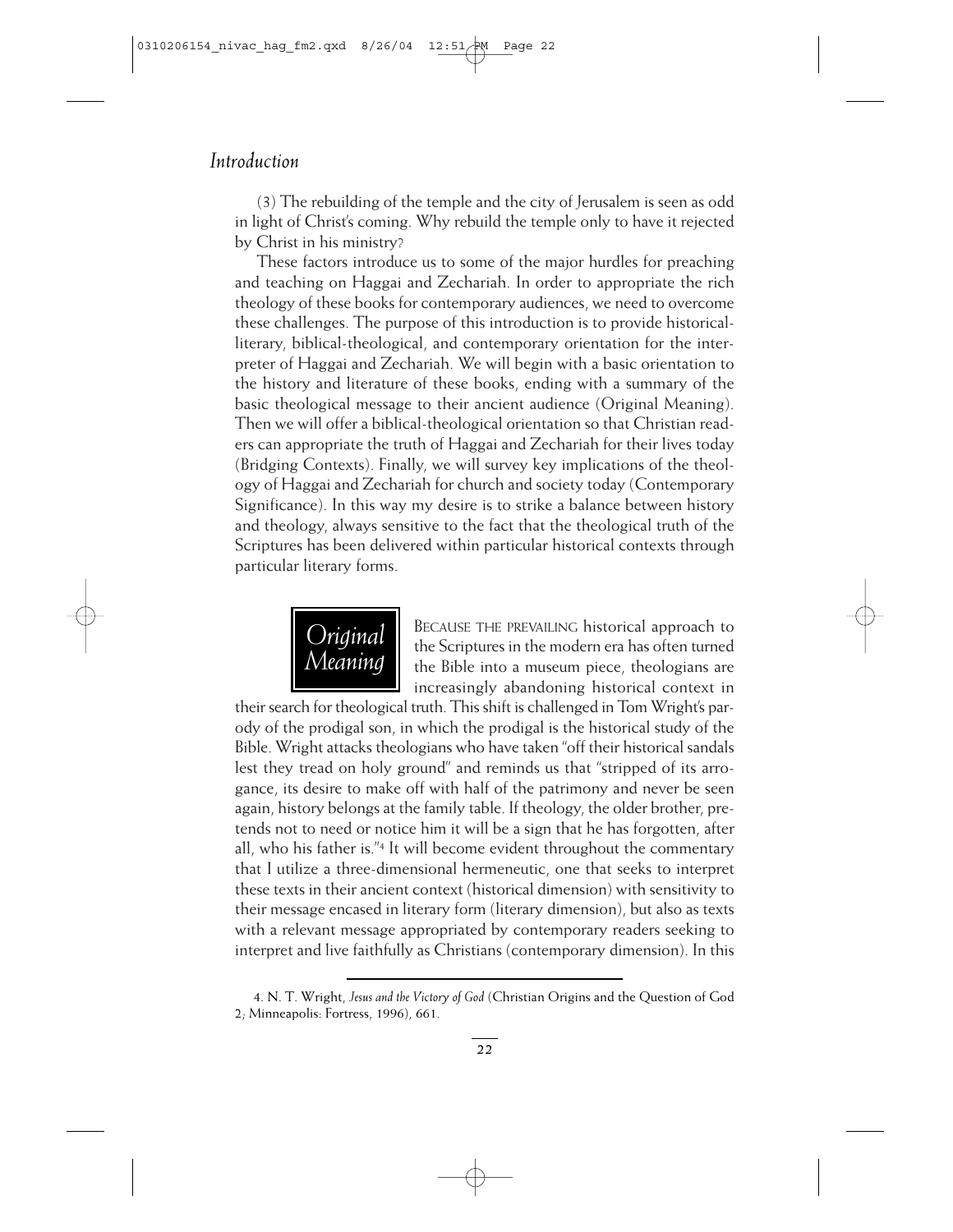way my desire is to strike a balance between history and theology, always sensitive to the fact that the theological truth of the Scriptures has been delivered within particular historical contexts through particular literary forms

#### **A. History of the Early Persian Period**

NABONIDUS, ONE of the last emperors of Babylon, records a dream in which he receives instruction from the god Marduk to go to his mother's temple in Haran (which was under the control of the Medes) and rebuild it:

In the beginning of my everlasting reign he made me to see a vision. Marduk, the great lord, and Sin, the light of heaven and earth, stood on either side. Marduk said to me: "Nabonidus, King of Babylon, haul bricks with your wagon-horses, rebuild E-hul-hul, and make Sin, the great lord, to take up his residence therein." Reverently I spoke to the lord of the gods, Marduk: "The Medes have encompassed that house, which you did command to rebuild, and their forces are mighty." But Marduk said to me: "The Medes of whom you have spoken—they, their country, and the kings who marched with them are no more." On the approach of the third year they instigated Cyrus, King of Anzan, his petty vassal, to attack them, and with his few troops he routed the numerous Medes. He seized Astyages, King of the Medes, and took him as a captive to his own country. (It was) the word of the great lord, Marduk, and Sin, the light of heaven and earth, whose command can not be annulled.<sup>5</sup>

This dream assembles a fascinating trio of leaders who rose to prominence in the final phase of the Neo-Babylonian empire in mid–sixth century B.C.: Nabonidus of Babylon, Astyages of Media, and Cyrus of Persia. To set the stage for this dream and the impact of these characters on the Jewish community, we need to return to the beginning of the sixth century and the reign of an earlier Babylonian emperor, Nebuchadnezzar.

Probably the ancient emperor most familiar to us is Nebuchadnezzar, ruler of the Neo-Babylonian empire from 605–562 B.C. <sup>6</sup> His father, Nabopolassar (626–605), in concert with Cyaxares of Media (625–585), wrested control of the ancient Near East from the Assyrians during an extended struggle that

<sup>5.</sup> R. F. Harper, "Inscription of a Clay Cylinder of Nabonidus," in *ABL*, ed. R. F. Harper (New York: D. Appleton and Company, 1901), 163–68, with slight revisions.

<sup>6.</sup> For details of this history see further H. W. F. Saggs, *The Might That Was Assyria,* rev. ed. (London: Sidgwick & Jackson, 1984); idem, *The Greatness That Was Babylon: A Survey of the Ancient Civilization of the Tigris-Euphrates Valley*, rev. ed. (London: Sidgwick & Jackson, 1988); P. A. Beaulieu, *The Reign of Nabonidus, King of Babylon 556–539 B.C*. (Yale Near Eastern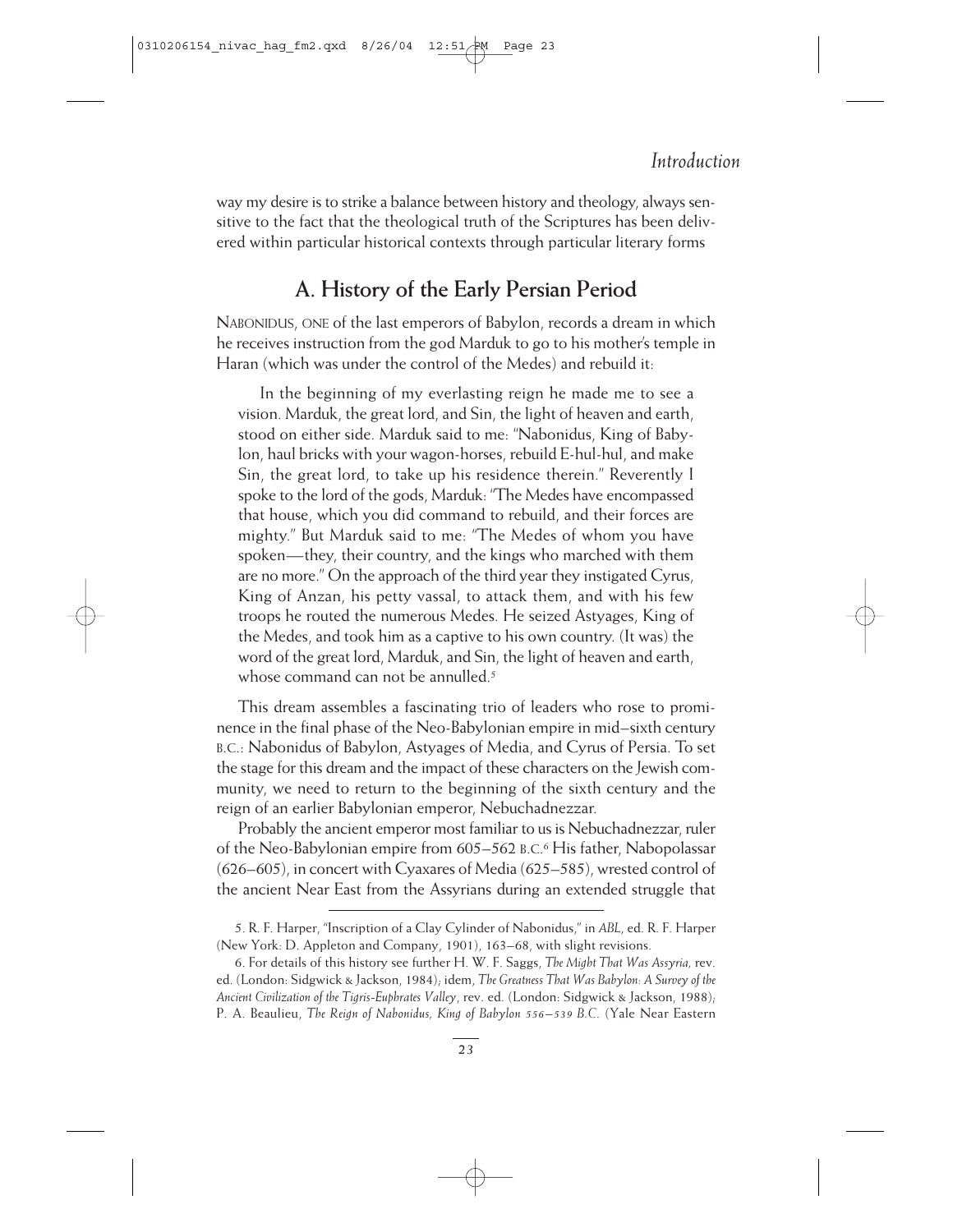#### *Introduction*

began in earnest with a three-month siege of Nineveh in 612. The following decade saw intense competition between the Babylonian-Median alliance and the Egypto-Assyrian coalition for supremacy in western Asia, with the Assyrians operating out of Haran, culminating in a famous battle at Carchemish in 609. The newly crowned Pharaoh Necho II had marched north to help the Assyrians retake Haran, but at Carchemish met the superior might of the Babylonian army.

The Babylonians, led by Nebuchadnezzar, routed the Egyptians first at Carchemish and soon after at Hamath. At that time Nebuchadnezzar received word that his father had died, so he returned to Babylon to secure the throne. Then he returned to his war along the Mediterranean coast, took the Philistine territory, and by the end of 601 B.C. pushed his way to the border of Egypt. A valiant Egyptian military force stopped him there.

The record of the reigns of the final kings of Judah reveals the impact of these larger movements on the ancient Near Eastern scene. King Josiah foolishly challenged Necho on his way to Carchemish in 609 B.C. and was killed in the battle (2 Kings 23:29–30). Necho's brief control of western Asia (609–605) is reflected in his punishment of Josiah's son Jehoahaz (23:32, 34) and the promotion of his brother Jehoiakim (Eliakim; 23:33, 35). Babylonian successes against Necho in 605 and the ensuing battles between the two world powers are reflected in Jehoiakim's vacillation in allegiance, beginning under Necho, then switching to Nebuchadnezzar (24:1a), back to the Egyptians (24:1b), before being bullied by Babylonian allies (24:2–6). After Nebuchadnezzar marched to the border of Egypt (24:7), Jehoiakim died, leaving his son Jehoiachin to face the fury of the Babylonian monarch, who besieged Jerusalem, deported its leadership, and placed Zedekiah on the throne in 598 (24:8–17). Zedekiah's disloyalty to Nebuchadnezzar, however, prompted his return in 587 to destroy the city (ch. 25).

These events had a devastating effect on the Jewish people. Many were killed, some fled to surrounding nations, some were exiled to Mesopotamia, while others remained in the land. Such disarray rendered doubtful any national hopes for the Jewish people.

Researches 10; New Haven, Conn.: Yale Univ. Press, 1989); J. Boardman et al., eds., *Persia, Greece and the Western Mediterranean c. 525 to 479 B.C.,* 2d ed. (CAH 4; Cambridge: Cambridge Univ. Press, 1988); J. Boardman et al., eds., *The Assyrian and Babylonian Empires and Other States of the Near East, from the Eighth to the Sixth Centuries B.C.* (CAH 3/2: Cambridge: Cambridge Univ. Press, 1991); I. Gershevitch, S. I. Grossman, and H. S. G. Darke, *The Cambridge History of Iran: The Median and Achamenian Periods* (Cambridge: Cambridge Univ. Press, 1993); P. Briant, *From Cyrus to Alexander: A History of the Persian Empire,* trans. P. T. Daniels (Winona Lake, Ind.: Eisenbrauns, 2002).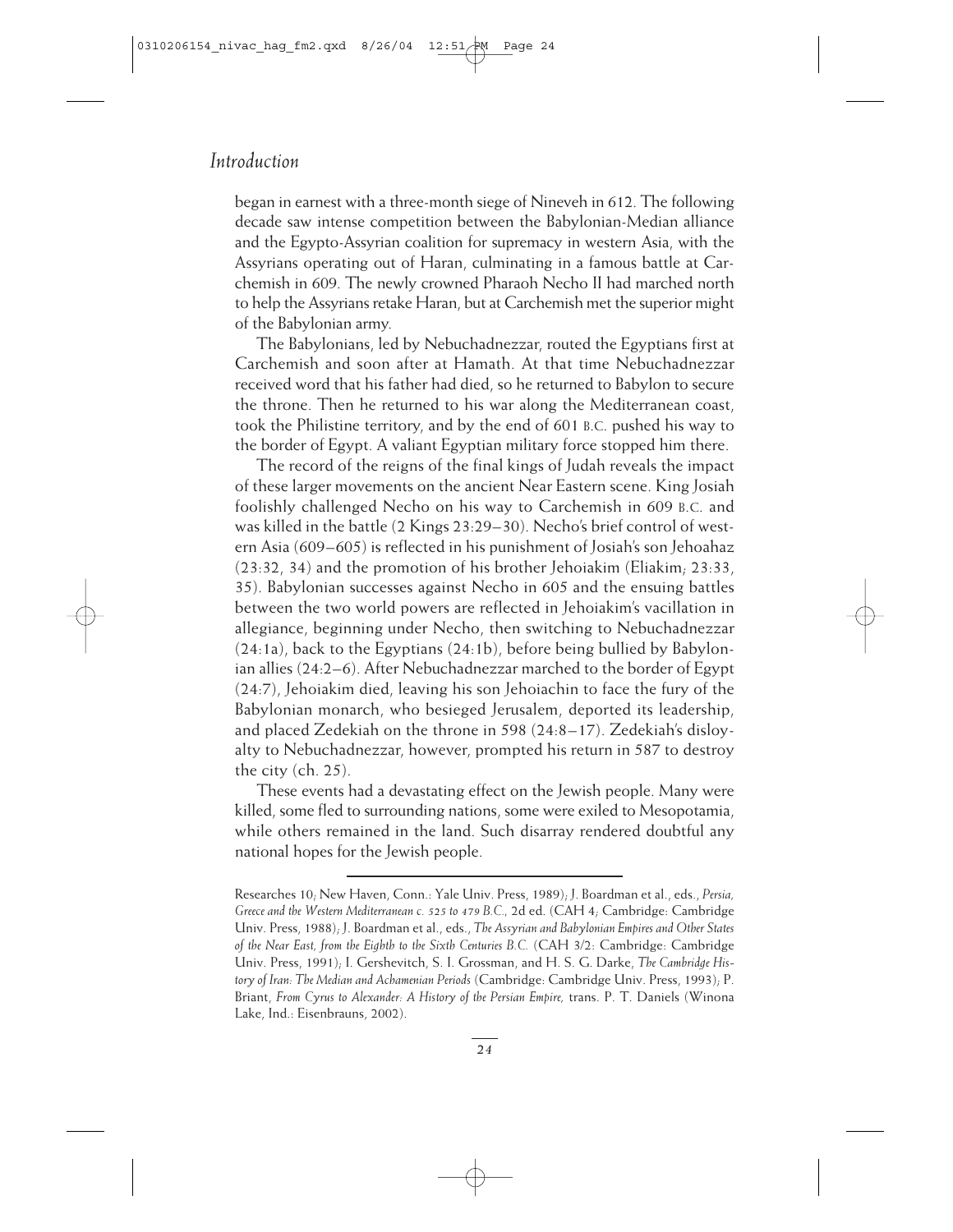Nebuchadnezzar ruled the ancient Near East until 562 B.C., but as is typical in the ancient world, greatness is followed by upheaval as three different kings reigned in the short space of 562–556: Nebuchadnezzar's son Amel-Marduk (Evil-Merodach, 2 Kings 25:27–30), followed by Neriglissar (Amel-Marduk's brother-in-law), and finally Neriglissar's son Labashi-Marduk.

Such upheaval threatened the integrity of the empire, setting the stage for a strong leader. That man would be Nabonidus, who arose from the military ranks of the Babylonian army and whose dream was recorded at the outset of our discussion. As the dream indicates, when Nabonidus assumed power in 556 B.C. Astyages ruled as king in Media with control over the lesser kingdom of his grandson Cyrus in Persia. By 553, however, Cyrus revolted against Astyages, an action celebrated by Nabonidus because it freed him to rebuild his mother's temple in Haran. During the next decade, Nabonidus installed his son Belshazzar as king in Babylon and moved his base of operations to the oasis of Teima in the Arabian desert. This action led to dissatisfaction among the populace in Babylon, especially among the priests of Marduk, whose New Year's festival could not be held without the emperor.

While Nabonidus was in Teima, Cyrus was busy acquiring territory on the fringes of the Babylonian empire. In 547/546 B.C. he extended the former Median territories to the west, crossed the Halys river, and took control of Lydia from King Croesus, who was in alliance with Nabonidus. Then he turned to the east and extended his control to the Jaxartes river.

These actions prompted Nabonidus's return to Babylon, but the situation was grave. In the final months of his rule the emperor transported many gods to Babylon, enraging the priests of the various shrines in southern Mesopotamia. Although he did participate in the New Year's festival upon his return, his relationship with the priests was irreparable. In 539 B.C. Cyrus moved across the Zagros mountains, forded the Tigris at Opis, and marched with little resistance into Babylonia (see Dan. 5, esp. v. 39). At least in his mind, if not in reality, Cyrus was welcomed into the city of Babylon more as a liberator than a conqueror and assumed the territories of the Babylonians. A new day had dawned in the ancient Near East.

A key record of Cyrus's triumph over Babylon is recorded on a clay barrel called the Cyrus Cylinder, found in an archaeological expedition in Mesopotamia. In it he claims that Marduk raised him up to conquer Babylon and that he did so to the delight of its citizens. This resulted in the submission of rulers throughout the Babylonian empire who came to Babylon to bow before Cyrus. Key to Israel's destiny was his immediate move to reconstruct sanctuaries for the gods of his conquered nations and along with this to return their former inhabitants to their lands: